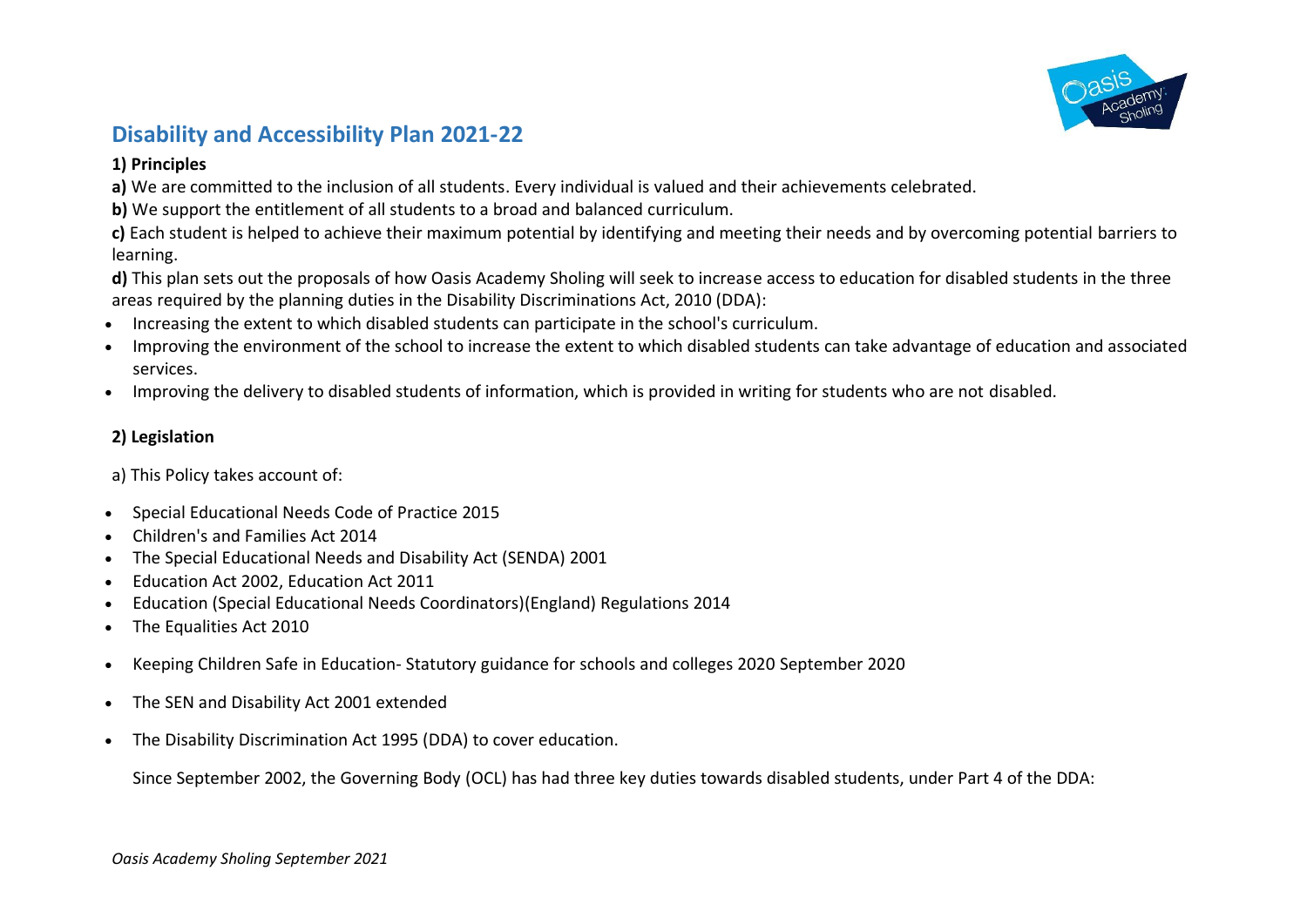

- Not to treat disabled students less favourably for a reason related to their disability.
- To make reasonable adjustments for disabled students, so that they are not at a substantial disadvantage.
- To plan to increase access to education for disabled students.

## **3) Associated Policies**

a) This policy is considered in conjunction with other associated Academy policies:

- Academy Admissions Policy
- **Complaints**
- Educational Visits
- Equality Policy (Students)
- Examinations Procedures
- First Aid
- Health and Safety
- Medical Conditions Policy
- Behaviour for Learning
- Personal, social, health, careers, RE and citizenship education
- Special Educational Needs and Disabilities
- Social, moral, spiritual and cultural development (SMSC)
- Teaching and Learning

## 4) **Policy Definitions**

a) Children have special educational needs if they have a learning difficulty which calls for special educational provision to be made for them.

b) Children have a learning difficulty if they:

- Have a significantly greater difficulty in learning than the majority of children of the same age; or
- Have a disability which prevents or hinders them from making use of educational facilities of a kind generally provided for children of the same age in schools within the area of the local education authority; or
- Are under compulsory schools age and fall within the definitions above or would so do if special educational provision was not made for them.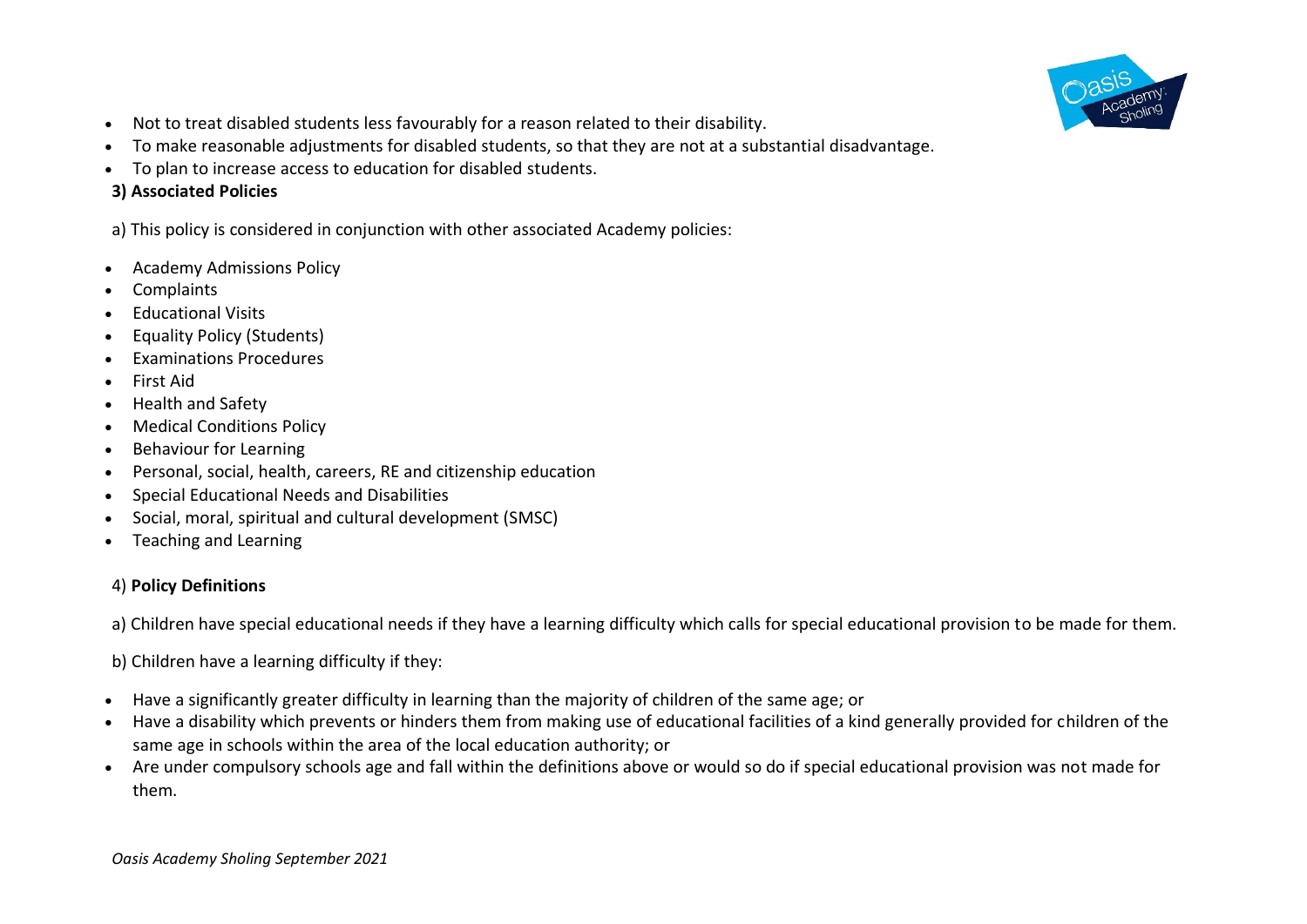

c) Children must not be regarded as having a learning difficulty solely because the language or form of language of their home is different from the language in which they will be taught.

d) Special educational provision means:

- For children of two or over, educational provision which is additional to, or otherwise different from, the educational provision made generally for children of their age in schools maintained by the LEA, other than special schools in the area.
- For children under two, educational provision of any kind.

#### See Section 312, Education Act 1996

e) A person has a disability for the purposes of the Act if he or she has a physical or mental impairment and the impairment has a substantial and long-term adverse effect on his or her ability to carry out normal day-to-day activities.

See Chapter 1, Section 6, Equalities Act 2010

#### **5) Oasis Academy Sholing Context**

- a) Oasis Academy Sholing is a secondary provision for students aged 11-16.
- b) It is located on Middle Road, Sholing, Southampton SO19 8PH.
- c) Oasis Academy Sholing can be accessed via public or private transport.

#### **6) Access to the Curriculum**

a) Oasis Academy Sholing seeks to increase the extent to which students can access the curriculum by:

- Providing a thorough student induction process, linking closely with feeder schools and external services to support and accommodate the needs of students.
- Ensuring all staff adhere to Oasis Community Learning Policies regarding personalisation within the classroom and the continued review of Individual Learning Plans.
- Ensuring all students with SEND are appropriately accommodated during the completion of examination and assessments, for example, the provision of additional time, the provision of a scribe or laptop etc.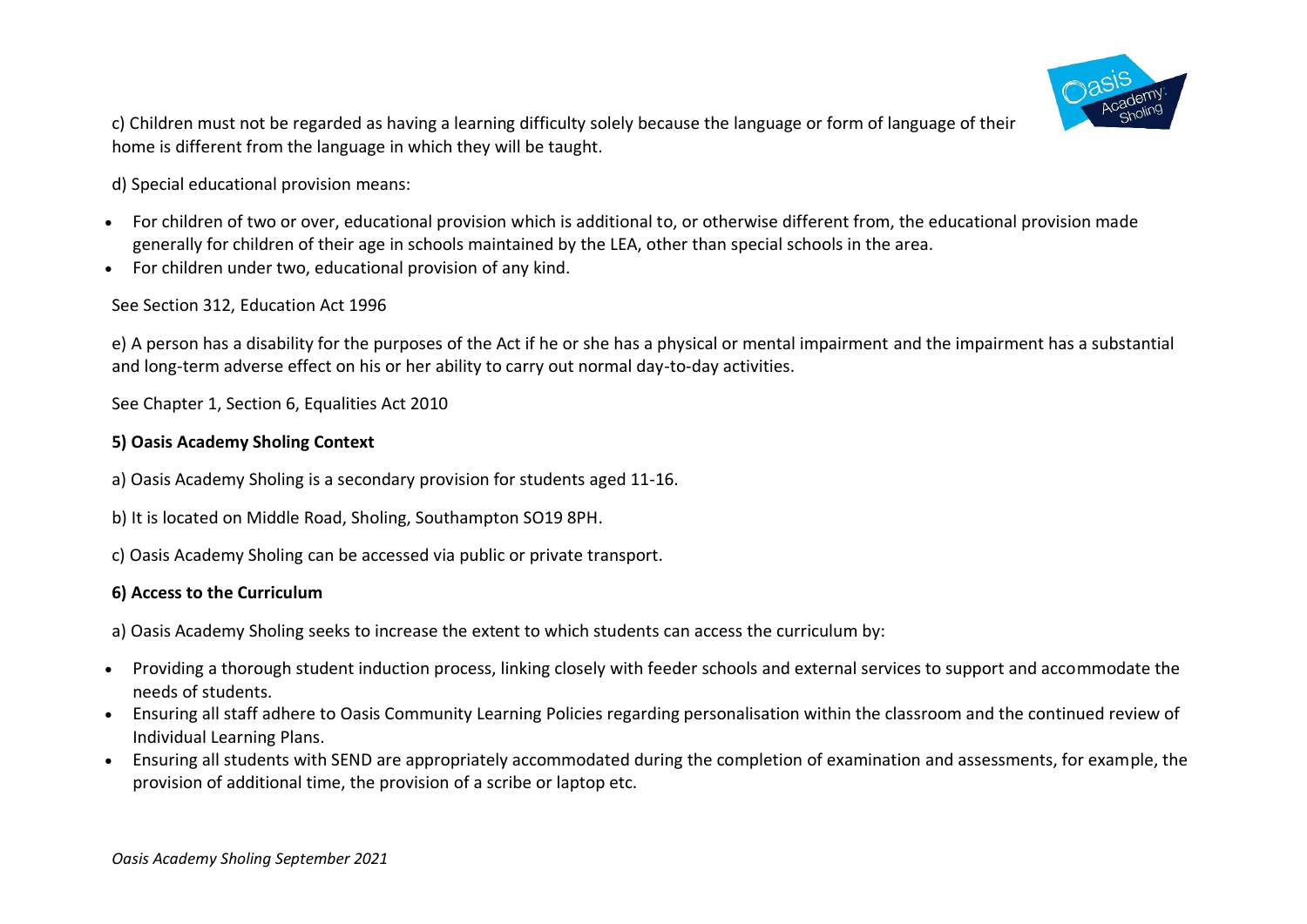

• Ensuring enrichment activities are as inclusive as possible and plans for educational visits take into account individual student needs.

b) In order to make continuous improvements for students, Oasis Academy Sholing will:

- Monitor and review those areas of the curriculum which are normally difficult for SEND students to access and make all required reasonable adjustments, for example, re-rooming classes etc.
- Scrutinize the data of SEND students after every assessment point and share the findings at a Senior Team level, followed by implementation of intervention strategies (where appropriate).
- Provide a suitable transition process to provisions outside of school, for example, college, apprenticeship or other specialist SEND provision.
- Consider the progress and performance, finance and provision for students with SEND.

## 7) **Access to Pastoral Support**

a) Oasis Academy Sholing will provide a bespoke pastoral structure for all its students.

b) Year Group mentors offer support to individual students and follow up concerns

c) Oasis Academy Sholing will ensure that students with an Education Health and Care Plan (EHCP) receive the provision to which they are entitled and that all staff aware of those students' needs.

d) In order to make continuous improvements for students Oasis Academy Sholing will:

- Ensure all staff receive appropriate training and development to meet the needs of the students with whom they work, appropriate to their individual roles and responsibilities.
- Scrutinize performance data with specific reference to the outcomes of SEND students and Children who are Looked After (CLA) at each Assessment Point.
- Ensure there are timely reviews of individual student risk assessments and any issues are appropriately investigated in a timely manner.

## 8) **Site Accessibility**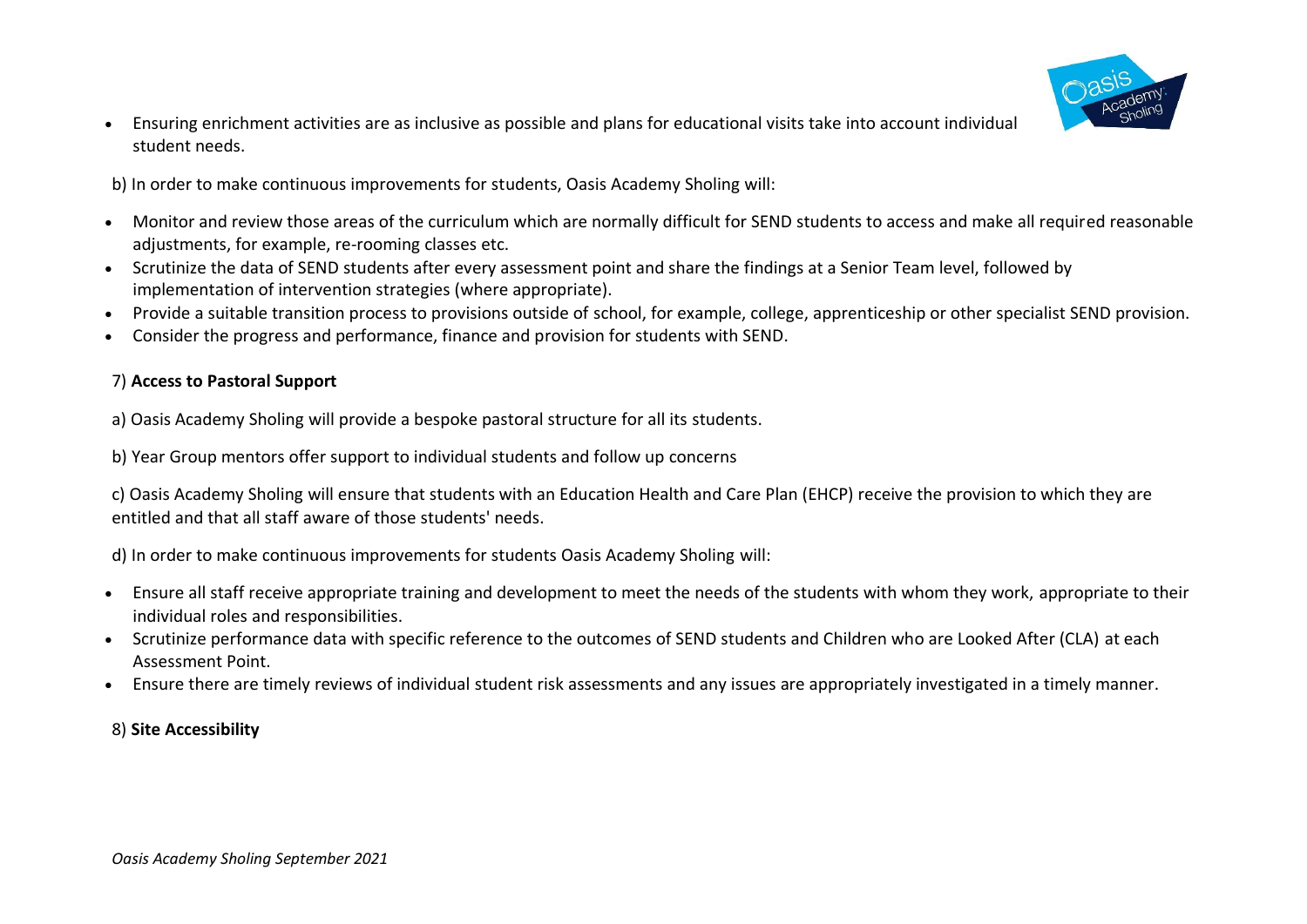

a) Oasis Academy Sholing has limited disabled access to some of its facilities on higher levels, due to the age and nature of the buildings. Where students have restricted mobility, this is risk assessed and alternative arrangements are made to ensure students/staff can access the curriculum. Most site buildings are accessible via the external footpath from car park level.

b) Oasis Academy Sholing has a medical room with washroom facilities. There are also non-gender specific toilets. This area has full disabled access to the school's car park/reception area, and to the internal corridors/classrooms.

c) Designated parking for Blue Badge Holders is available at the front of the school.

d) There are some additional washroom facilities on site designed specifically for disabled individuals to access.

e) Oasis Academy Sholing will continue to take into account the needs of its students, staff and visitors when planning and undertaking future site developments, for example, improvements to access, facilities, lighting, acoustics and colour schemes.

f) In order to make continuous improvements for students, Oasis Academy Sholing will:

- Conduct an annual review of incidents reported via the School Business Manager regarding required site improvements, incidents and near misses, and also essential maintenance works.
- Ensure that all areas have a full and in date Risk Assessment and that a dynamic risk assessment is carried out at the very least when conducting ad hoc work.
- Ensure all students receive a Personal Emergency Evacuation Plan (PEEP) in order to safely evacuate a building in the case of an emergency.
- Ensure compliance with the Oasis Community Learning's Medical Conditions Policy.

## 9) **Access to Information**

a) Oasis Academy Sholing will provide access to information and performance updates in a variety of ways including:

- Students news and updates
- The Oasis Academy Sholing website
- Open Days
- Parent/Carer evenings/meetings
- Meetings with parents/carers
- SEND review processes

*Oasis Academy Sholing September 2021*